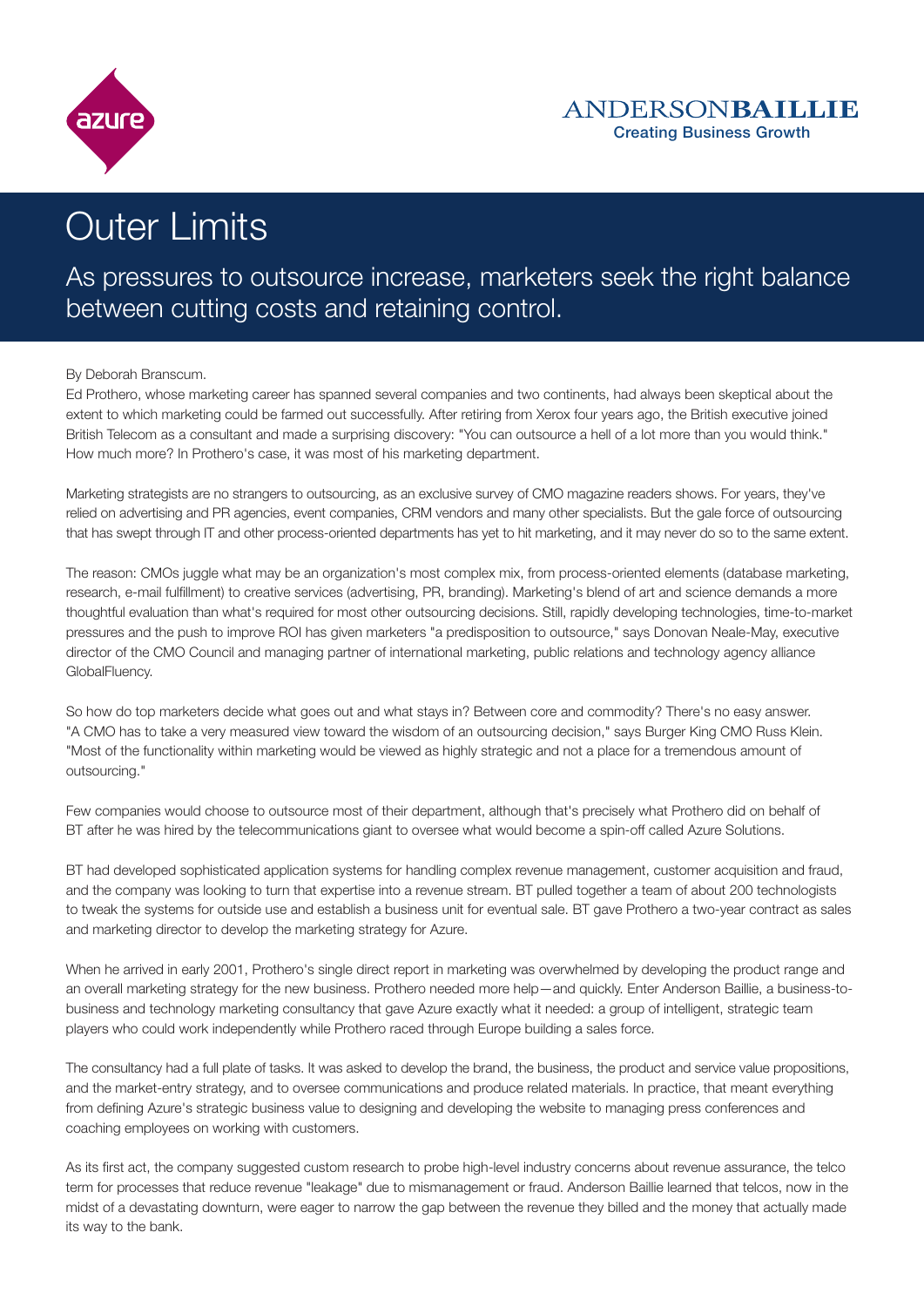In an industry with an average revenue leakage of nearly 12 percent, BT was losing less than 1 percent. Anderson Baillie sought to turn that expertise into opportunity. It suggested that Azure's marketing model be based on "the knowledge of how to run this business well" and recommended a Web-based "knowledge pool" that detailed BT's expertise across a range of critical process areas.

"They had a very high-level view about how we should operate in the market and how we should differentiate ourselves from other organizations that had analogous offers in the marketplace, but not a coherent story," says Prothero.

Anderson Baillie structured Azure's website like a private digital club. The company also established a targeted e-mail campaign and speaker program for both public and private branded events. The consultancy didn't have completely free reign, however. "I didn't give any loyalty programs or customer satisfaction to Anderson Baillie," says Prothero. "I wanted our own people doing that." He also kept standard market research and long-term strategic planning in-house.

The markets welcomed the launch of Azure. Prothero recalls that BT's stock evaluation in the United Kingdom shot up on July 16, 2001, the day Azure debuted. When Anderson Baillie's one-year contract ended at the beginning of 2002, BT extended the deal for an additional six months and the consultancy shifted its efforts from marketing to sales development. By April 2002, Azure more than \$10 million of new revenue. By April 2003, when Azure was spun out of BT and sold to private investors, it was already profitable.

Many factors went into Azure's success, and Prothero acknowledges that Anderson Baillie was surely one of them. But although the consultancy has done similar work for BASF and Securicor Information Services, managing director Andrew Baillie admits that such broad-brush assignments are rare.

"In European markets, there is still a general reluctance to accept assistance in these domains, as it is often perceived as a failing of internal management teams," he says. In the future, Baillie hopes senior marketers will become "brave enough to invite input at the strategy level, not just focus on the manual delivery areas."

## The Brain Game

Azure was a feisty startup that made itself smarter by outsourcing several strategic marketing functions. But such a strategy won't work for every organization. "Understanding when to outsource marketing is a learned skill," says Laura McLellan, vice president of strategic marketing for Gartner. "Deciding what you'll keep and what you'll outsource is extremely difficult." The balance between outsourcing and retaining both a creative and competitive edge is a delicate one for marketers. Do it badly and you could end up feeling rather stupid, as one technology company discovered. In the midst of a massive reorganization, the company outsourced its marketing and messaging strategy to multiple consultancies and agencies, including Pearson & Co.

"They had literally no one inside who knew how to create [strategy]," Pearson cofounder Resa Pearson says of her former client. At one point, an exasperated executive admitted to Pearson, "We have a problem. We've outsourced our brains."

In other words, executives can go too far in their enthusiasm for outsourcing. "Clients believe that in outsourcing the work, they can also outsource the decision making," says Todd Nelsen, a director with Deloitte Consulting's application outsourcing practice. "You still need to make decisions about who does what when."

Burger King's Klein similarly warns against putting too much distance between resources and responsibilities. "Make sure that outsourcing doesn't become abdicating a particular function," he advises. "It's important that the CMO has a sense of his accountability for the function that's being outsourced."

To avoid such a pitfall, a CMO should play an active role in managing outsourcing relationships. CMOs must also understand that as the strategic value of various marketing functions shifts over time, the partnerships must evolve along with them.

'You can't be comfortable that these outsourcing relationships are static," says Symantec CMO Janice Chaffin. The software developer values its long partnership with advertising agency J. Walter Thompson, for example, and has no plans to take over the creative development and media buying that the agency provides. Nevertheless, the scope of the relationship has evolved over the years.

"We used to rely on J. Walter Thompson for more of the types of things that you would think a product marketing team would do: some of the studies, some of the strategic questions we wanted to answer," Chaffin says. About 18 months ago, Symantec created a distinct product marketing team in-house. The move wasn't a reflection on the quality of the advertising agency but rather a response to the need to develop more specific internal expertise, according to Chaffin.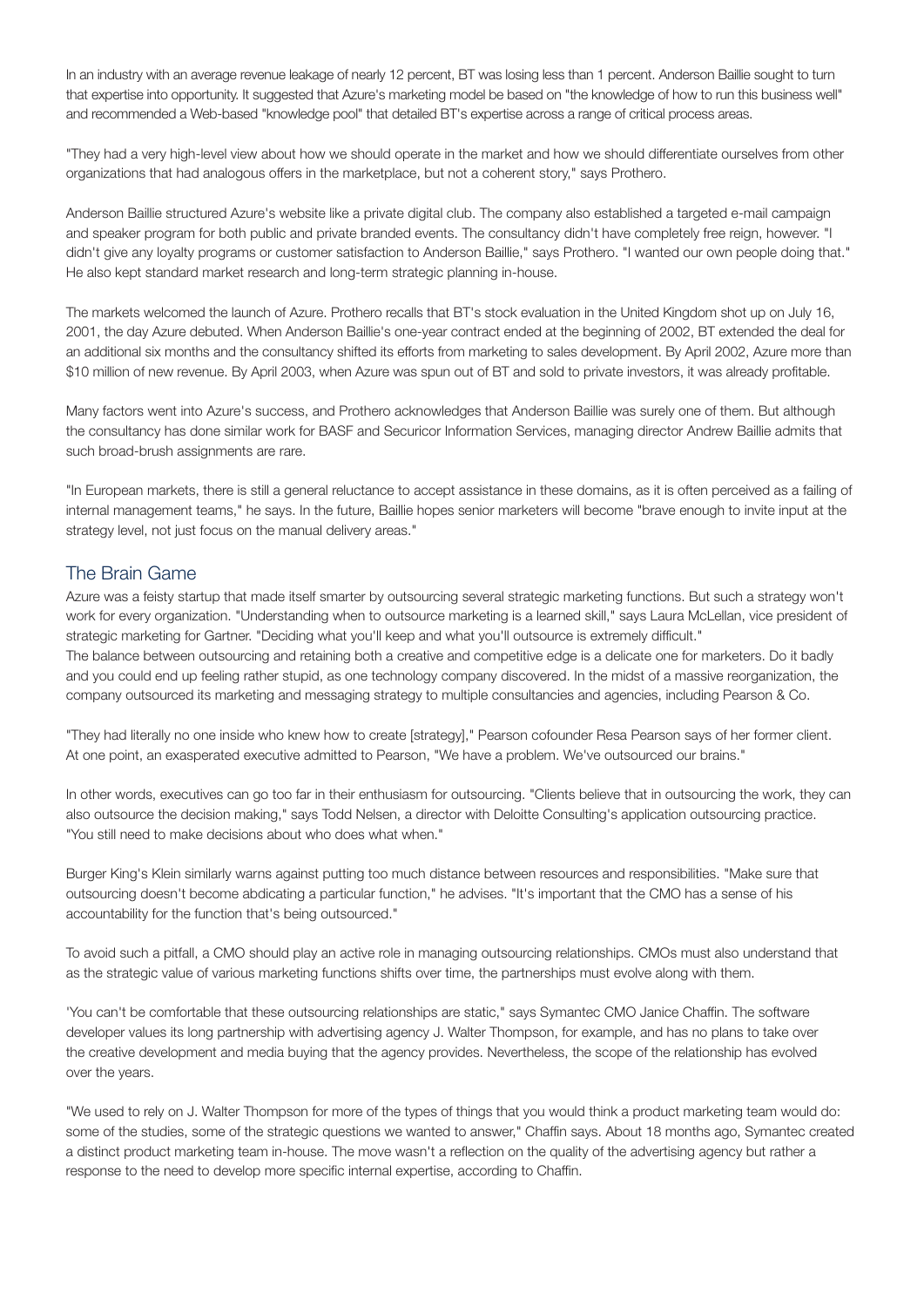Chaffin understands that in-house skills are critical. Ironically, she often turns to Symantec's suppliers to help her own marketing team develop that expertise. "Gaining skills we don't have is one of the reasons that we do some of the outsourcing," says Chaffin. She knew, for example, that Pearson & Co. had experience in one-to-one e-mail campaigns but she didn't want to hire the agency for a single project or farm out such campaigns permanently. Instead, she wanted her staff to be tutored in what for them was a new technique. Pearson was happy to oblige.

"We created a partnership with them," says Chaffin. "Not only could we have them lead us through an example of how to do this in real life and get it done, but [we could also] learn from them."

The Symantec experience is not unusual, according to Pearson. "In the boom time, the marketing folks inside the corporations had their hands full managing lots of vendors. So they didn't really develop their vocational expertise; they bought it," she says.

"In the do-more-with-less era, they don't have the same budgets and so are trying to take some of the marketing competencies back in-house."

Some companies try to educate themselves without explicitly asking—or paying—for an education. Smart clients, such as Symantec, openly negotiate for training, which takes several forms. Seminars have been popular among some companies, while others ask Pearson to "operationalize" a marketing initiative or concept. That means Pearson helps its clients to teach the techniques to employees, provides on-the-job training, and then develops the necessary processes and templates so that clients can bring that work in-house.

Creating these types of trusted partnerships can benefit both parties more than the traditional vendor-customer relationship. "You can share the risk and both get something out of it if you're able to create longer-term partnerships," says Chaffin, who cites as an example the time Symantec worked with a supplier to develop a unique sales tool. "Neither one of us quite knew if it was going to work," she recalls. "The content and intellectual capital of the tool they did for us is clearly ours, but they learned a lot about how to build a new type of effective sales tool."

#### Solutions, not Savings

Outsourcing partnerships won't look the same at every company. Startups or organizations in commodity industries may find (as BT did with Azure) that they can farm out far more of their marketing functions than they ever expected. Some may delegate a narrow range of marketing duties to outsiders. The common theme is that the biggest benefits are usually found through carefully managed, trusted relationships.

"I am always looking for good partners who can make me better at what I do," says Ellynn Decter Szoke, vice president of corporate marketing and communications at PDI, a provider of outsourced sales and marketing services to the biopharmaceutical and medical device and diagnostics industries. "And you know those people as soon as you meet them, because they have great ideas, they have great services to offer, and they fundamentally know what you are trying to accomplish and can help you get there."

Choosing a service provider with the right expertise is far more critical than finding one that can save you the most money. Companies that enter an outsourcing deal expecting to save significant costs, in fact, are likely to be disappointed.

"You can save some money on the margins, but it's not dramatic," says Timothy O'Maggio, AT&T's vice president of marketing communications. Like many in our survey, O'Maggio outsources not only to lower costs but also to solve specific problems. "I've often run into people who seem to be laboring under this notion that if you outsource something, you're going to be saving phenomenal amounts of money," he says. "Well, you have to pay for people. And you have to pay for good people, eventually. And the fact that it's outsourced doesn't mean you need any less of them."

## Out Through the Insourcing Door

O'Maggio's group—which oversees AT&T's advertising, direct mail, fulfillment, Web development and related services—requires capable, experienced staffers who can show up at the office and "make an impact literally within a couple of weeks." When AT&T was still at its peak size, the vice president usually could find talent from other AT&T divisions to meet his needs. But that became increasingly difficult as the company downsized and sold off business units. O'Maggio tried several small staffing agencies but got migraines from managing so many relationships. He was also frustrated over the uneven quality of the potential employees sent his way. Then he tried a new approach: insourcing.

O'Maggio turned to CPRi, a marketing staffing company that provides insourced creative services talent for marketing communications departments. With insourcing, a company transfers all (or part) of its creative services employees to CPRi, which becomes responsible for their employment even as they continue to work on the same type of projects—often from the same desks they inhabited for the client.